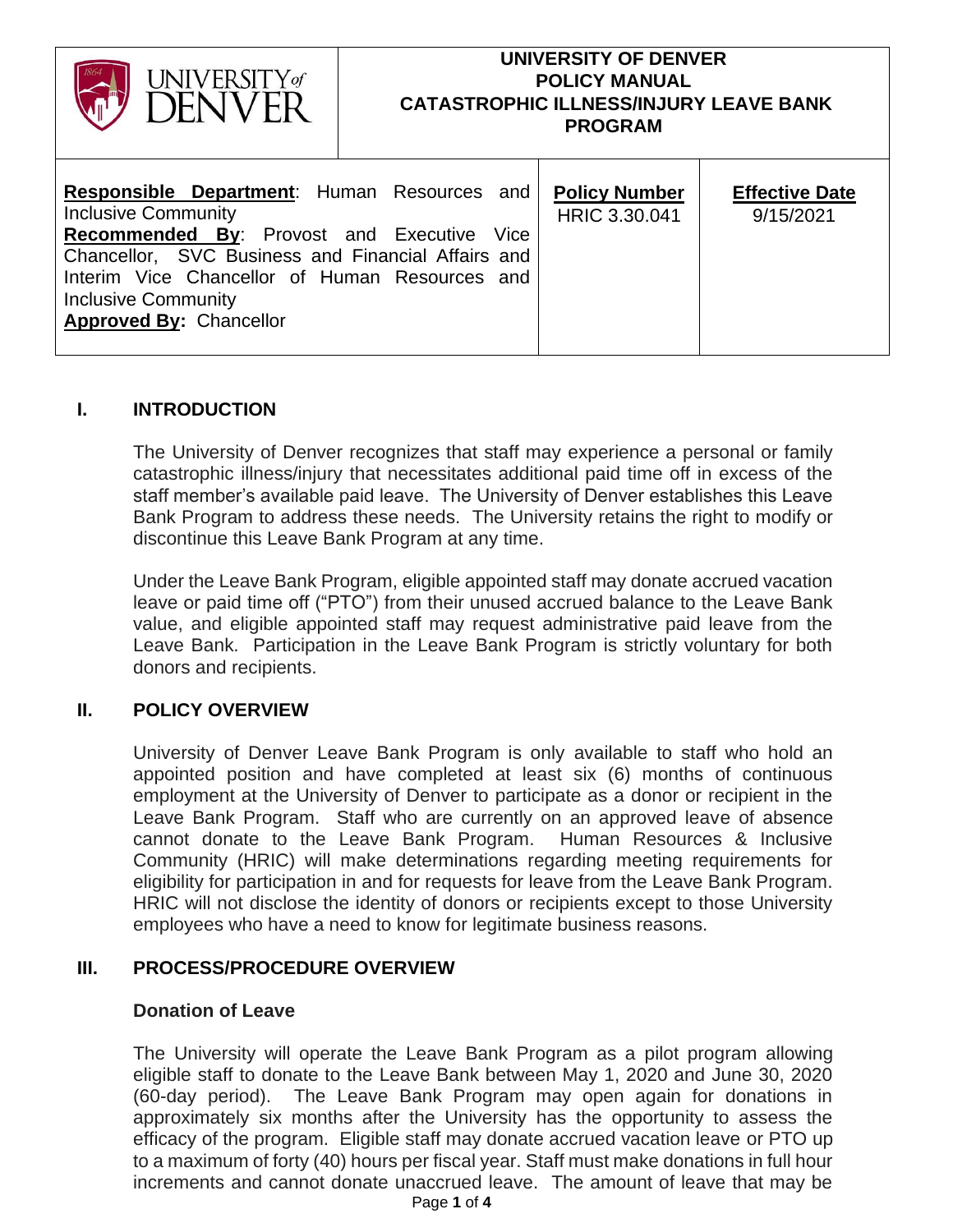donated by a staff member in any year cannot exceed the maximum amount of leave that the staff member normally accrues during the year.

- Donations are based on hours of leave, not the donor's rate of pay.
- Donations to the Leave Bank are voluntary and irrevocable. The donated leave remains in the Leave Bank until allocated to staff.
- Donations are made to the Leave Bank and cannot be designated for specific staff members (or their family members).

### **Requests for Leave**

- Eligible staff may request leave from the Leave Bank beginning on May 1, 2020.
- Staff who request leave from the Leave Bank must demonstrate that they are experiencing a situation that will result in an absence of the staff member from work and loss of income to the staff member due to the exhaustion of all paid leave available based on a Catastrophic Illness/Injury.
	- o *Catastrophic Illness/Injury* means an acute or prolonged illness or injury that is considered life-threatening or with the threat of serious residual disability of the staff member or an immediate family member, which includes as the child (biological, adoptive, step, foster, or in loco parentis), spouse/domestic partner, or parent of the staff member (biological, adoptive, step, foster, or in loco parentis), sibling of the staff member (biological, adoptive, step, or foster) that results in the staff member's inability to work.
	- o A *"Catastrophic Illness/Injury*" must be a medical condition of the staff member or the staff member's family member that will require prolonged absence of the staff member from duty and will result in a substantial loss of income to the staff member because the staff member will have exhausted all paid leave available (apart from the Leave Bank Program).
- Staff must meet the following requirements for their request for leave from the Leave Bank to be considered:
	- o Complete all required documentation, including any medical certification forms;
	- o For staff applying based on a Catastrophic Illness/Injury, be on an approved leave of absence;
	- o Have exhausted or will exhaust all available paid leave time, including vacation and sick leave; and
	- o Cannot be under a furlough designation.
- The amount of leave available depends upon the number of hours in the Leave Bank. The University will coordinate payment of leave from the Leave Bank.
- Leave will be allocated on a first come first serve basis based on the University's receipt of a completed application.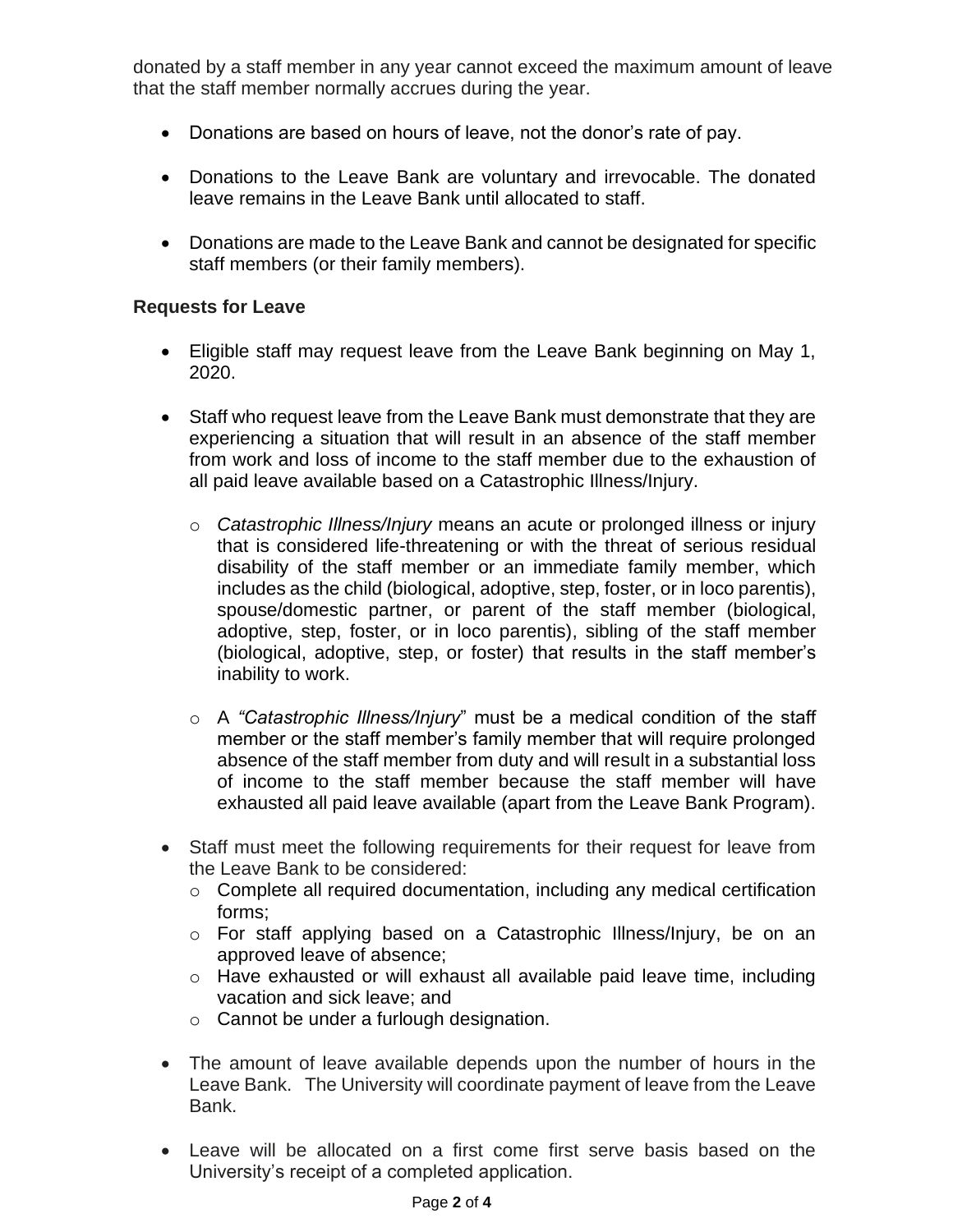- Staff may request up to forty (40) hours at one time with a maximum of eighty (80) hours per fiscal year. To request an additional allocation, a staff member must submit a new request, including required documentation.
- Leave is paid at the requestor's most recent rate of pay. Each leave recipient must use this leave for purposes related to Catastrophic Illness/Injury, as applicable. Payments for leave that a staff member receives from the Leave Bank: (i) are not eligible as a contribution to the University of Denver Retirement Plan; (ii) are not eligible for the University's match; (iii) are not accrued leave for the recipient staff member; and (iv) will not be paid to the staff member upon separation from the University.
- The amount paid from the Leave Bank, combined with other payments that the staff member receives through the University (e.g., disability payments) may not exceed the recipient staff member's wages at the time the leave began.
- Staff receiving leave from the Leave Bank may not convert the leave received under the Leave Bank Program into cash in lieu of using the leave.
- Distributions from the Leave Bank will occur the first pay period following the approval of the distribution and are not retroactive.
- Distributions from the Leave Bank will end the earlier of when the staff member (a) returns to work at the University; (b) separates from the university; or (c) exhausts the allocated leave from the Leave Bank. Any unused leave from the Leave Bank will be returned to the Leave Bank upon the recipient staff member returning to work or separating from the University.

# **Tax Treatment**

- Donated leave does not qualify as a charitable contribution, expense, or loss deduction by the donor.
- The value of paid leave from the Leave Bank is subject to all applicable taxes, tax deductions, and withholdings at the requestor's most recent rate of pay.
- The University does not provide tax advice. Staff should consult with their own qualified tax advisor regarding the tax consequences of donating leave to, and receiving leave from, the Leave Bank Program.

# **No Funding**

• The Leave Bank Program is unfunded. All approved paid leaves are paid from the general assets of the University. The University does not segregate any amounts or hold any amounts in trust to pay paid leaves under the Leave Bank Program.

### **Not a Welfare Benefit Plan**